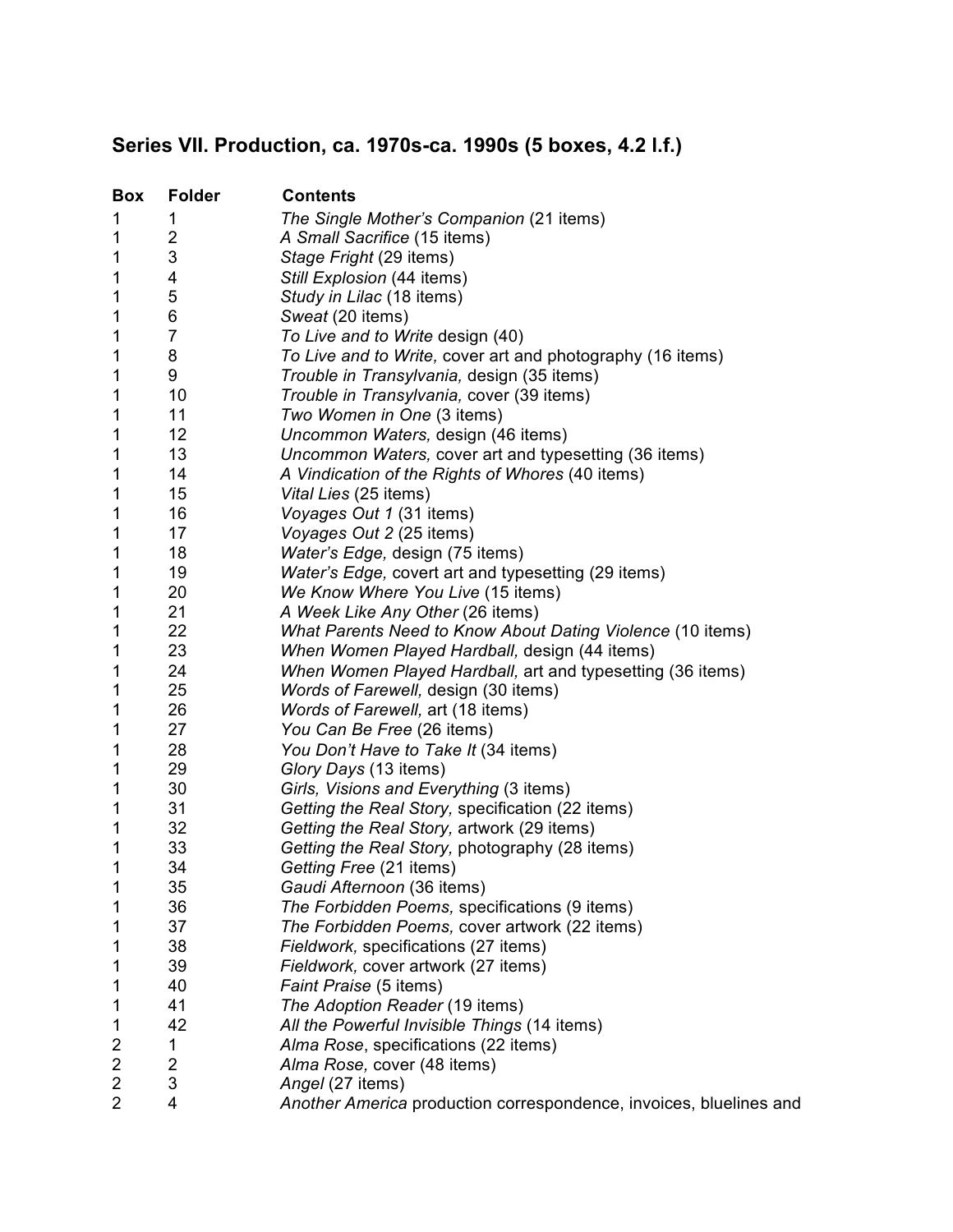|                         |                | specs (56 items)                                                  |
|-------------------------|----------------|-------------------------------------------------------------------|
| 2                       | 5              | Another America, front and back matter (27 items)                 |
| $\overline{2}$          | 6              | Another America, artwork and type (23 items)                      |
| $\overline{2}$          | $\overline{7}$ | Another Wilderness (16 items)                                     |
| 2                       | 8              | Antipodes (33 items)                                              |
| $\overline{c}$          | 9              | Bird-Eyes (13 items)                                              |
| $\overline{2}$          | 10             | The Black Women's Health Book, general production (37 items)      |
| $\overline{2}$          | 11             | The Black Women's Health Book, galleys (2 items)                  |
| $\overline{\mathbf{c}}$ | 12             | The Black Women's Health Book, type (1 item)                      |
| $\overline{2}$          | 13             | The Black Women's Health Book, front and back matter (9 items)    |
| $\overline{\mathbf{c}}$ | 14             | Called to Account (9 items)                                       |
| $\overline{c}$          | 15             | Ceremonies of the Heart, general production (26 items)            |
| $\overline{2}$          | 16             | Ceremonies of the Heart, artwork (11 items)                       |
| 2                       | 17             | Ceremonies of the Heart, front and back matter (11 items)         |
| $\overline{c}$          | 18             | Ceremonies of the Heart, photography (20 items)                   |
| $\overline{\mathbf{c}}$ | 19             | Chain Chain Change (24 items)                                     |
| $\overline{c}$          | 20             | The Children's Crusade (14 items)                                 |
| $\overline{2}$          | 21             | Closer to Home (44 items)                                         |
| 2                       | 22             | Constance Ring (23 items)                                         |
| $\overline{\mathbf{c}}$ | 23             | Crossing the Boundary (29 items)                                  |
| $\overline{\mathbf{c}}$ | 24             | Curve of Time, later renamed Down the Wild River North (38 items) |
| $\overline{2}$          | 25             | Dating Violence (41 items)                                        |
| $\overline{2}$          | 26             | A Different Angle, specifications (25 items)                      |
| $\overline{c}$          | 27             | A Different Angle, artwork (22 items)                             |
| $\overline{\mathbf{c}}$ | 28             | Disappearing Moon Café (27 items)                                 |
| $\overline{c}$          | 29             | The Dog Collar Murders (29 items)                                 |
| $\overline{2}$          | 30             | Down the Wild River North (29 items)                              |
| 2                       | 31             | The Dyke and the Dybbuk (18 items)                                |
| $\overline{\mathbf{c}}$ | 32             | Egalia's Daughters (12 items)                                     |
| $\overline{\mathbf{c}}$ | 33             | In Love and In Danger (43 items)                                  |
| $\overline{2}$          | 34             | Hard-Hatted Women (29 items)                                      |
| $\overline{2}$          | 35             | The Haunted House (29 items)                                      |
| $\overline{c}$          | 36             | A Heart in Politics (23 items)                                    |
| $\overline{\mathbf{c}}$ | 37             | Hallowed Murder (22 items)                                        |
| $\overline{2}$          | 38             | Home Movies (42 items)                                            |
| $\overline{2}$          | 39             | The House with the Blind Glass Windows (30 items)                 |
| $\overline{2}$          | 40             | A Killing Cure, front and back matter (21 items)                  |
| $\overline{\mathbf{c}}$ | 41             | A Killing Cure, general production (31 items)                     |
| $\overline{2}$          | 42             | Ladies' Night (36 items)                                          |
| $\overline{2}$          | 43             | The Last Draw (35 items)                                          |
| $\overline{c}$          | 44             | Latin Satins (28 items)                                           |
| 2                       | 45             | Leading Out, general production (42 items)                        |
| 2                       | 46             | Leading Out, bluelines (2 items)                                  |
| $\overline{2}$          | 47             | Leading Out, artwork (42 items)                                   |
|                         |                | <b>Individual Titles and Art Resources</b>                        |
| <b>Box</b>              | <b>Folder</b>  | <b>Contents</b>                                                   |
| 3                       | 1              | Lesbian Couples (65 items)                                        |
|                         |                |                                                                   |

- 2 *Listen Up* (18 items)
- 3 *The Lesbian Parenting Book* (20 items)
- 4 *Lovers' Choice* (33 items)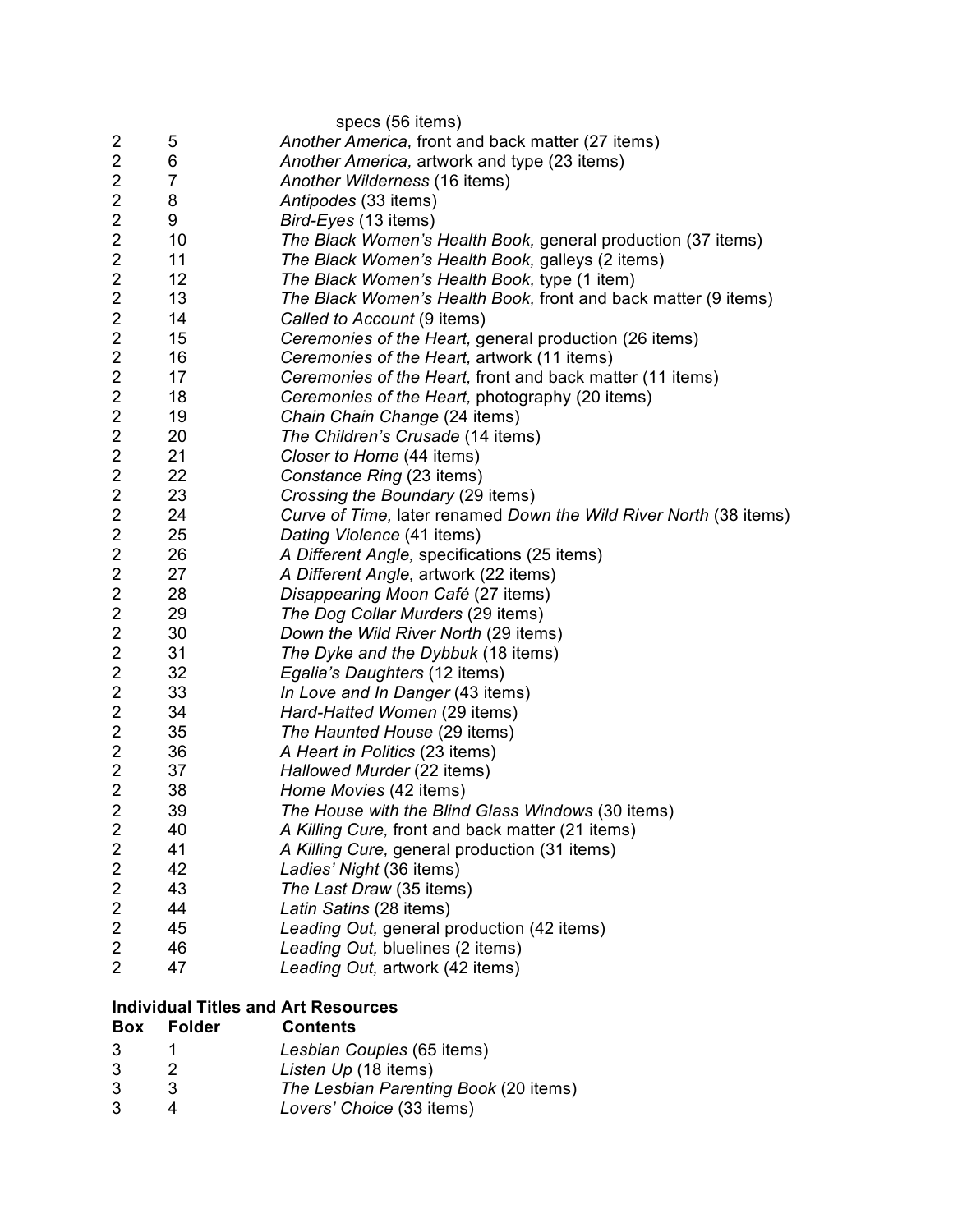| 3 | 5              | Margins (7 items)                                                |
|---|----------------|------------------------------------------------------------------|
| 3 | 6              | An Open Weave (23 items)                                         |
| 3 | $\overline{7}$ | The Me in the Mirror (34 items)                                  |
| 3 | 8              | Miss Venezuela (25 items)                                        |
| 3 | 9              | The Mother I Carry (25 items)                                    |
| 3 | 10             | Murder in the Collective (4 items)                               |
| 3 | 11             | Mothers on Trial (14 items)                                      |
| 3 | 12             | Naming the Violence (14 items)                                   |
| 3 | 13             | Nothing Happened (18 items)                                      |
| 3 | 14             | No Forwarding Address, general production (32 items)             |
| 3 | 15             | No Forwarding Address, front and back matter (17 items)          |
| 3 | 16             | No Forwarding Address, artwork (9 items)                         |
| 3 | 17             | A Community Secret (11 items)                                    |
| 3 | 18             | No Mas (19 items)                                                |
| 3 | 19             | No More Secrets (21 items)                                       |
| 3 | 20             | The Obsidian Mirror (75 items)                                   |
| 3 | 21             | The Ones That Got Away (15 items)                                |
| 3 | 22             | Out of Time (27 items)                                           |
| 3 | 23             | Past Due (33 items)                                              |
| 3 | 24             | Rivers Running Free (31 items)                                   |
| 3 | 25             | She Who Was Lost Is Remembered, cover and artwork (25 items)     |
| 3 | 26             | She Who Was Lost Is Remembered, general production (28 items)    |
| 3 | 27             | She Who Was Lost Is Remembered, front and back matter (22 items) |
| 3 | 28             | Sisters of the Road (4 items)                                    |
| 3 | 29             | Production schedule, Fall 1990 (2 items)                         |
| 3 | 30             | Graphic designer queries and resumes (14 items)                  |
| 3 | 31             | Jaz & Jaz artists' representative (35 items)                     |
| 3 | 32             | Design internship queries (2 items)                              |
| 3 | 33             | Art resources (19 items)                                         |
| 3 | 34             | Women artists engagement book and calendar, 1987 (1 item)        |
| 3 | 35             | Photography resources (27 items)                                 |
| 3 | 36             | Jaz & Jaz portfolio (36 items)                                   |
| 3 | 37-39          | Designer and Artist resumes and correspondence (108 items)       |
| 3 | 40             | Mad Style Graphics, artist correspondence (7 items)              |
| 3 | 41             | Alice Merrill, artist correspondence (8 items)                   |
| 3 | 42             | Michael Rohani, artist correspondence (8 items)                  |
| 3 | 43             | Karen Schober, artist correspondence (5 items)                   |
| 3 | 44             | Trina Stahl, artist correspondence (20 items)                    |
| 3 | 45             | Janet Wood, artist correspondence (11 items)                     |
| 3 | 46             | Deborah Zeidenberg, artist portfolio (3 items)                   |
| 3 | 47             | Patrick Howe, artist portfolio (10 items)                        |
|   |                |                                                                  |

## **Artists and Graphic Designers**

| Box | <b>Folder</b> | <b>Contents</b>                              |
|-----|---------------|----------------------------------------------|
|     |               | Eve Anthony (3 items)                        |
|     | 2             | Lesbian Visual Artists (periodical; 6 items) |
|     | 3             | Chicana artists resources (12 items)         |
|     | 4             | Brenda Allen (2 items)                       |
|     | 5             | Anne Marie Arnold (9 items)                  |
| 4   | 6             | Joy Baleisis (12 items)                      |
|     |               | Caty Bartholomew (1 item)                    |
|     |               |                                              |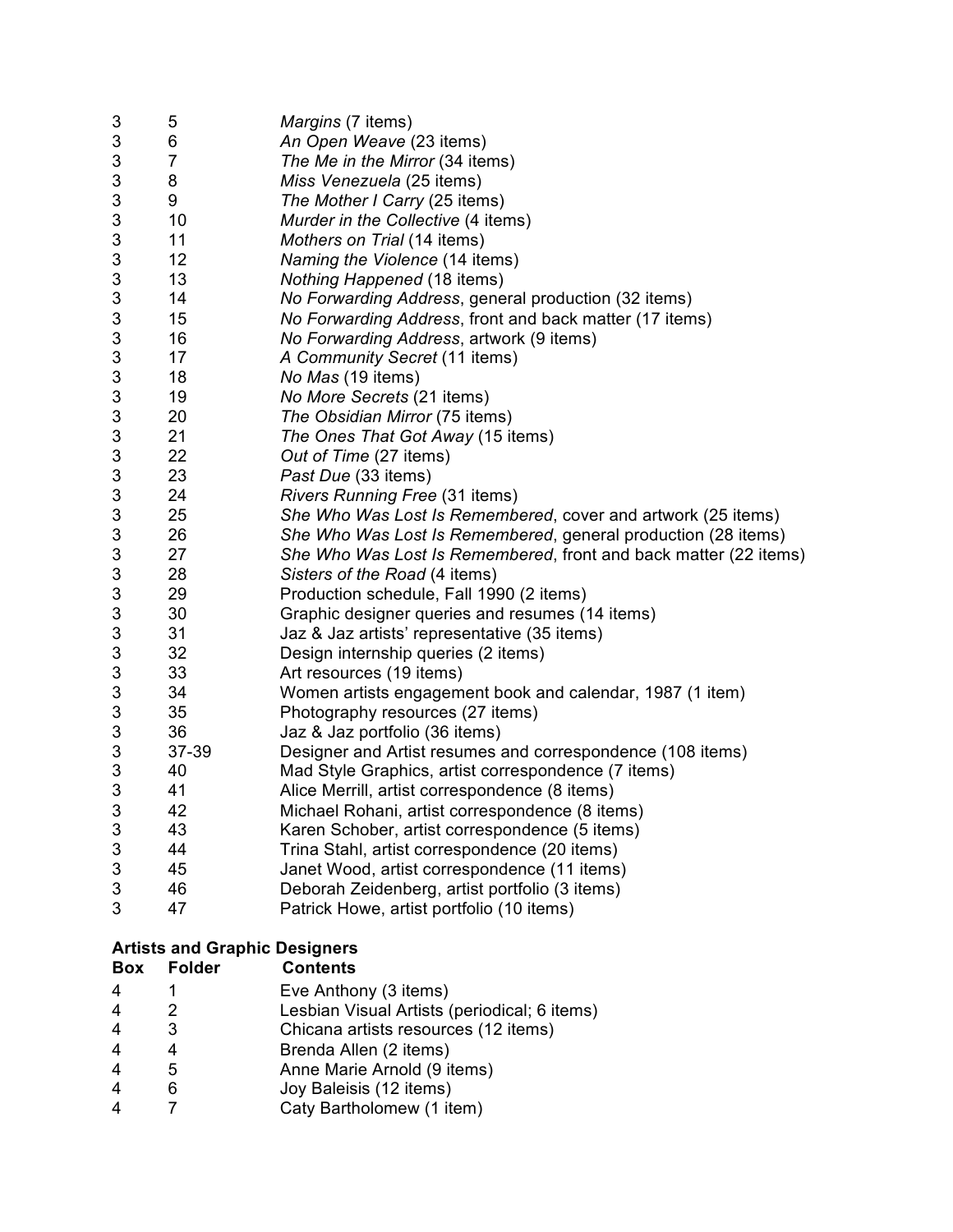| 4                       | 8  | Anne Belov (10 items)             |
|-------------------------|----|-----------------------------------|
| 4                       | 9  | Denita Benyshek (5 items)         |
| 4                       | 10 | Jeanne Berg (1 item)              |
| 4                       | 11 | Leo Blackman (9 items)            |
| 4                       | 12 | Heidi-Marie Blackwell (12 items)  |
| 4                       | 13 | Mia Bosna (2 items)               |
| 4                       | 14 | Jennifer Bower (1 item)           |
| 4                       | 15 | Christine Braithwaite (2 items)   |
| 4                       | 16 | Nancy Carpenter (2 items)         |
| 4                       | 17 | Jonnie Carvy (1 item)             |
| 4                       | 18 | Margaret Chodos-Irvine (24 items) |
| 4                       | 19 | Shirley Cleary (6 items)          |
| 4                       | 20 | Renee K. Kohler (3 items)         |
| 4                       | 21 | The Visual Group (7 items)        |
| 4                       | 22 | Mary Magnuson (12 items)          |
| 4                       | 23 | Gregory G. Newson (1 item)        |
| 4                       | 24 | Regina Shelley (2 items)          |
| 4                       | 25 | Armen Kojoyian (3 items)          |
| 4                       | 26 | Cathy Weber (3 items)             |
| 4                       | 27 | Marta Lyall (3 items)             |
| 4                       | 28 | Jane Fleming (1 item)             |
| 4                       | 29 | Sandy Haight (42 items)           |
| 4                       | 30 | Sheri Hauser (2 items)            |
| 4                       | 31 | Jane Morrison (1 item)            |
| 4                       | 32 |                                   |
| 4                       | 33 | Todd Brannan (3 items)            |
| 4                       | 34 | Cynthia de Geus (9 items)         |
|                         |    | Rita Knauff (4 items)             |
| 4                       | 35 | Monster (7 items)                 |
| 4<br>4                  | 36 | Barbara Paxson (11 items)         |
|                         | 37 | Eiler Gutierrez (11 items)        |
| 4                       | 38 | Vida Pavesich (3 items)           |
| 4                       | 39 | William Johnson (3 items)         |
| 4                       | 40 | Chris Rodock (3 items)            |
| 4                       | 41 | Randy McMillan (2 items)          |
| $\overline{4}$          | 42 | Pat Wiles (6 items)               |
| 4                       | 43 | Eric Holter (2 items)             |
| 4                       | 44 | April Richardson (4 items)        |
| 4                       | 45 | Jennifer Bevill (8 items)         |
| 4                       | 46 | Colleen McCrystle (8 items)       |
| 4                       | 47 | Anne Price-Oneglia (3 items)      |
| 4                       | 48 | Stephen Schildbach (9 items)      |
| 4                       | 49 | J. Lea Lansaw (2 items)           |
| 4                       | 50 | Christina Bostelle (4 items)      |
| $\overline{\mathbf{4}}$ | 51 | Jan Bryan-Hunt (8 items)          |
| 4                       | 52 | John Bolivar (2 items)            |
| 4                       | 53 | Nicola Dill (3 items)             |
| 4                       | 54 | Sabra Field (8 items)             |
| $\overline{4}$          | 55 | Cynthia Bourbeau (7 items)        |
| 4                       | 56 | Joseph Kaftan (6 items)           |
| 4                       | 57 | Rebecca S. Jaynes (1 item)        |
| 4                       | 58 | Tina Kachele (15 items)           |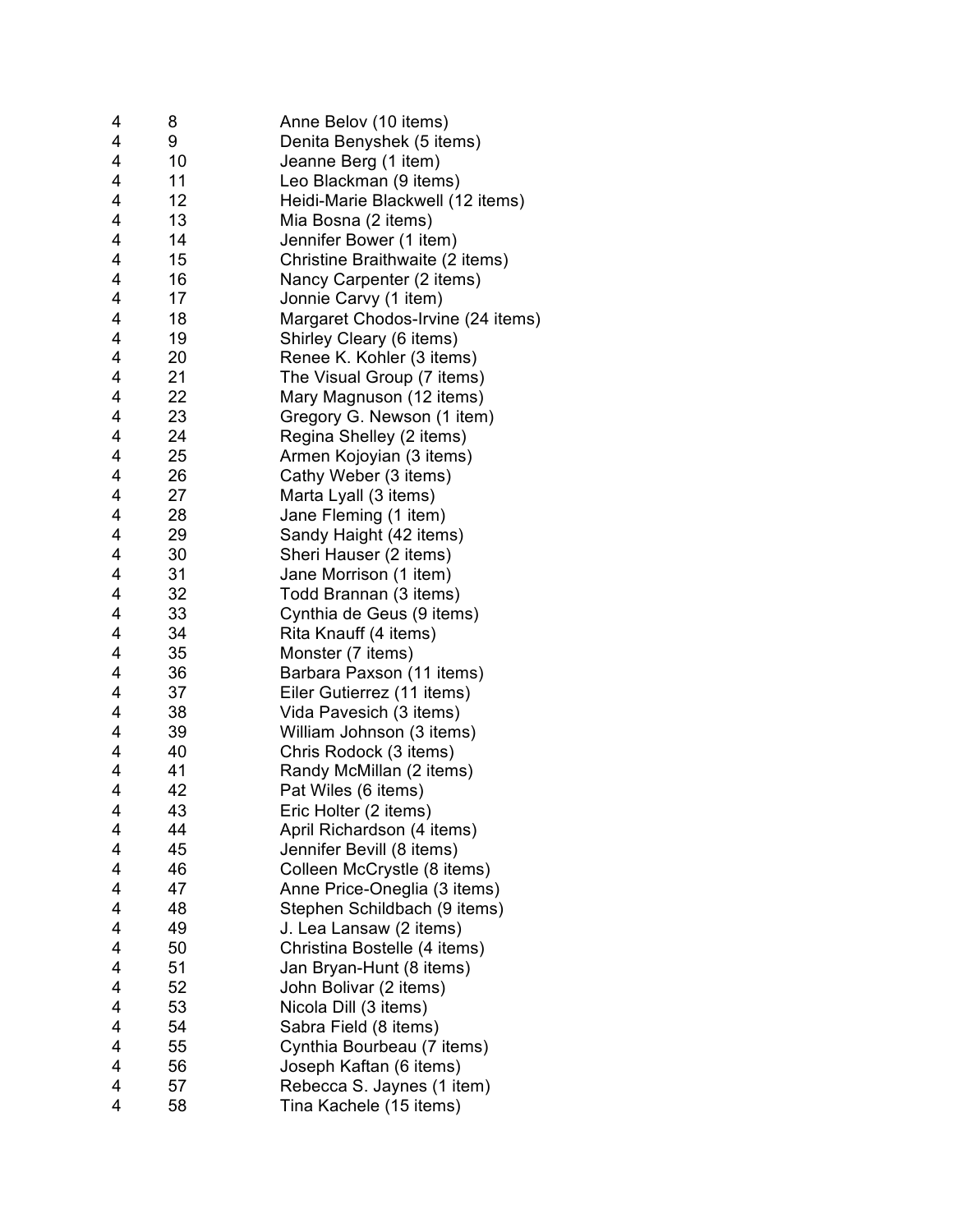| 4                       | 59  | Fran Seigel (31 item)                                |
|-------------------------|-----|------------------------------------------------------|
| $\overline{\mathbf{4}}$ | 60  | Miscellaneous artwork samples and queries (42 items) |
| 4                       | 61  | Designer and illustrator contracts (4 items)         |
| $\overline{\mathbf{4}}$ | 62  | Ross Palmer Beecher (3 items)                        |
| $\overline{4}$          | 63  | Mare Blocker (1 item)                                |
| $\overline{\mathbf{4}}$ | 64  | Elaine Comen (2 items)                               |
| 4                       | 65  | Michael Dalcerro (15 items)                          |
| $\overline{\mathbf{4}}$ | 66  | Julie Delton (14 items)                              |
| $\overline{\mathbf{4}}$ | 67  | Teresa Dillon (8 items)                              |
| 4                       | 68  | Julia Donk (9 items)                                 |
| $\overline{\mathbf{4}}$ | 69  | Elizabeth Downey (4 items)                           |
| 4                       | 70  | Debbie Drechsler (19 items)                          |
| $\overline{\mathbf{4}}$ | 71  | Terry Eden (2 items)                                 |
| $\overline{\mathbf{4}}$ | 72  | Tina Fong (2 items)                                  |
| $\overline{\mathbf{4}}$ | 73  | Zapia Forest (8 items)                               |
| 4                       | 74  | Randee Fox (1 item)                                  |
| 4                       | 75  | Margaret Franklin (1 item)                           |
| 4                       | 76  | Kathy Fridstein (5 items)                            |
| 4                       | 77  | Patricia Grace (2 items)                             |
| $\overline{\mathbf{4}}$ | 78  | Kay Green (4 items)                                  |
| $\overline{\mathbf{4}}$ | 79  | Elizabeth Halfacre (13 items)                        |
| $\overline{\mathbf{4}}$ | 80  | Debbie Hanley (13 items)                             |
| $\overline{\mathbf{4}}$ | 81  | Pamela Hobbs (5 items)                               |
| $\overline{\mathbf{4}}$ | 82  | Patrick Howe (12 items)                              |
| 4                       | 83  | Laura Hughes (3 items)                               |
| 4                       | 84  | Lauren Jarrett (4 items)                             |
| $\overline{\mathbf{4}}$ | 85  | Celia King (4 items)                                 |
| $\overline{\mathbf{4}}$ | 86  | Michelle Kumata (8 items)                            |
| $\overline{\mathbf{4}}$ | 87  | Gail Labinski (1 item)                               |
| $\overline{\mathbf{4}}$ | 88  | J. Lea Lansaw (2 items)                              |
| $\overline{\mathbf{4}}$ | 89  | Cary Pillo Lassen (5 items)                          |
| $\overline{\mathbf{4}}$ | 90  | Abby Levine (10 items)                               |
| $\overline{4}$          | 91  | Mitzi Linn (8 items)                                 |
| 4                       | 92  | Matt Manley (1 item)                                 |
| 4                       | 93  | Mary Jo Mazzella (3 items)                           |
| 4                       | 94  | Scott McDougall (1 item)                             |
| 4                       | 95  | Briant Merrill (1 item)                              |
| 4                       | 96  | Robert Messyasz (2 items)                            |
| 4                       | 97  | Jami Moffett (6 items)                               |
| 4                       | 98  | Carol Moiseiwitsch (10 items)                        |
| 4                       | 99  | Helen Night Raven (2 items)                          |
| 4                       | 100 | Kim Northrup (4 items)                               |
| 4                       | 101 | Dorri Olds (8 items)                                 |
| 4                       | 102 | David Page (6 items)                                 |
| 4                       | 103 | Joanne Pendola (13 items)                            |
| 4                       | 104 | Julie Paschkis (27 items)                            |
| 4                       | 105 | Laura Popenoe (3 items)                              |
| 4                       | 106 | Christin Ranger (15 items)                           |
| 4                       | 107 | Zsuzsanna Rath (11 items)                            |
| $\overline{\mathbf{4}}$ | 108 | Jana Rekosh (11 items)                               |
| 4                       | 109 | Shane Reiswig (6 items)                              |
|                         |     |                                                      |